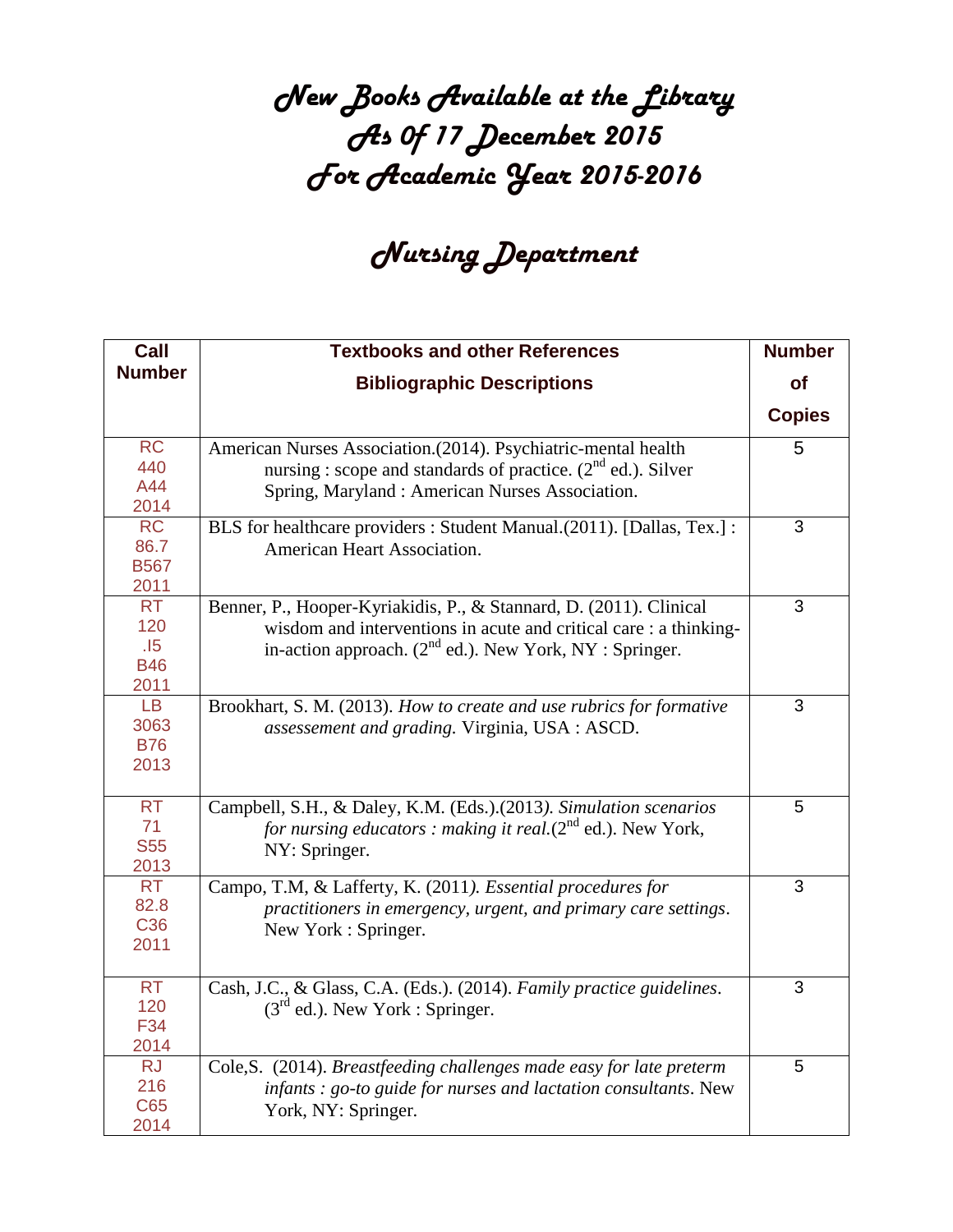| <b>RC</b><br>440<br><b>C87</b><br>2013        | Curtis, C.M. (2013). Psychiatric mental health nursing success : $aQ$<br>& A review applying critical thinking to test taking. $(2^{nd}$ ed.).<br>Philadelphia: F.A. Davis.                  | 5  |
|-----------------------------------------------|----------------------------------------------------------------------------------------------------------------------------------------------------------------------------------------------|----|
| <b>RB</b><br>127<br>D37<br>2014               | D'Arcy, Y. (2014). Compact clinical guide to women's pain<br>management : an evidence-based approach for nurses. New<br>York, NY: Springer.                                                  | 5  |
| <b>RG</b><br>950<br>F64<br>2011               | Foster, I., & Lasser, J. (2011). Professional ethics in midwifery<br>practice. Sudburry, Mass.: Jones & Bartlett.                                                                            | 5  |
| <b>RT</b><br>73<br>G26<br>2015                | Gaberson, K.B., Oermann, M.H., & Shellenbarger, T. (2015). Clinical<br><i>teaching strategies in nursing.</i> $(4^{th}$ ed.). New York, NY :<br>Springer.                                    | 5  |
| <b>RG</b><br>951<br>G676<br>2016              | Green, C. J. (Ed.). Maternal newborn nursing care plans. (3 <sup>rd</sup> ed.).<br>Burlington, MA : Jones & Bartlett Learning.                                                               | 5  |
| <b>RT</b><br>89<br>G76<br>2013                | Grossman, S. (2013). The new leadership challenge : creating the<br><i>future of nursing.</i> $(3^{rd}$ ed.). Philadelphia : F.A. Davis.                                                     | 5  |
| <b>RT</b><br>81.5<br><b>B863</b><br>2015      | Grove, S.K, Gray, J.R., & Burns, N. (2015). Understanding nursing<br>research : building an evidence-based practice .(6 <sup>th</sup> . ed.). St.<br>Louis, MO.: Elsevier/Saunders.          | 25 |
| <b>RC</b><br>440<br>F <sub>58</sub><br>2014   | Halter, M.J. (Ed.) (2014). Varcarolis' foundation of psychiatric mental<br><i>health nursing : a clinical approach.</i> $(7^{\text{th}}$ ed.). St. Louis, MO. :<br>Saunders/Elsevier.        | 25 |
| IM<br><b>RT</b><br>55<br><b>H37 c</b><br>2014 | Hargrove-Huttel, R.A., & Colgrove, K.C. (2009). Client management<br>and leadership success : a course review applying critical<br>thinking skills to test taking. Philadelphia: F.A. Davis. | 2  |
| IM<br><b>RT</b><br>55<br><b>H37 p</b><br>2014 | Hargrove-Huttel, R.A., & Colgrove, K.C. (2014). Prioritization,<br>delegation, & management of care for the NCLEX-RN exam.<br>Philadelphia: F.A. Davis.                                      | 5  |
| <b>RJ</b><br>245<br><b>W46</b><br>2013        | Hockenberry, M.J., & Wilson, D. (Eds.). (2013). Wong's essentials of<br>pediatric nursing. $(9th$ ed.). St. Louis, MO : Mosby.                                                               | 25 |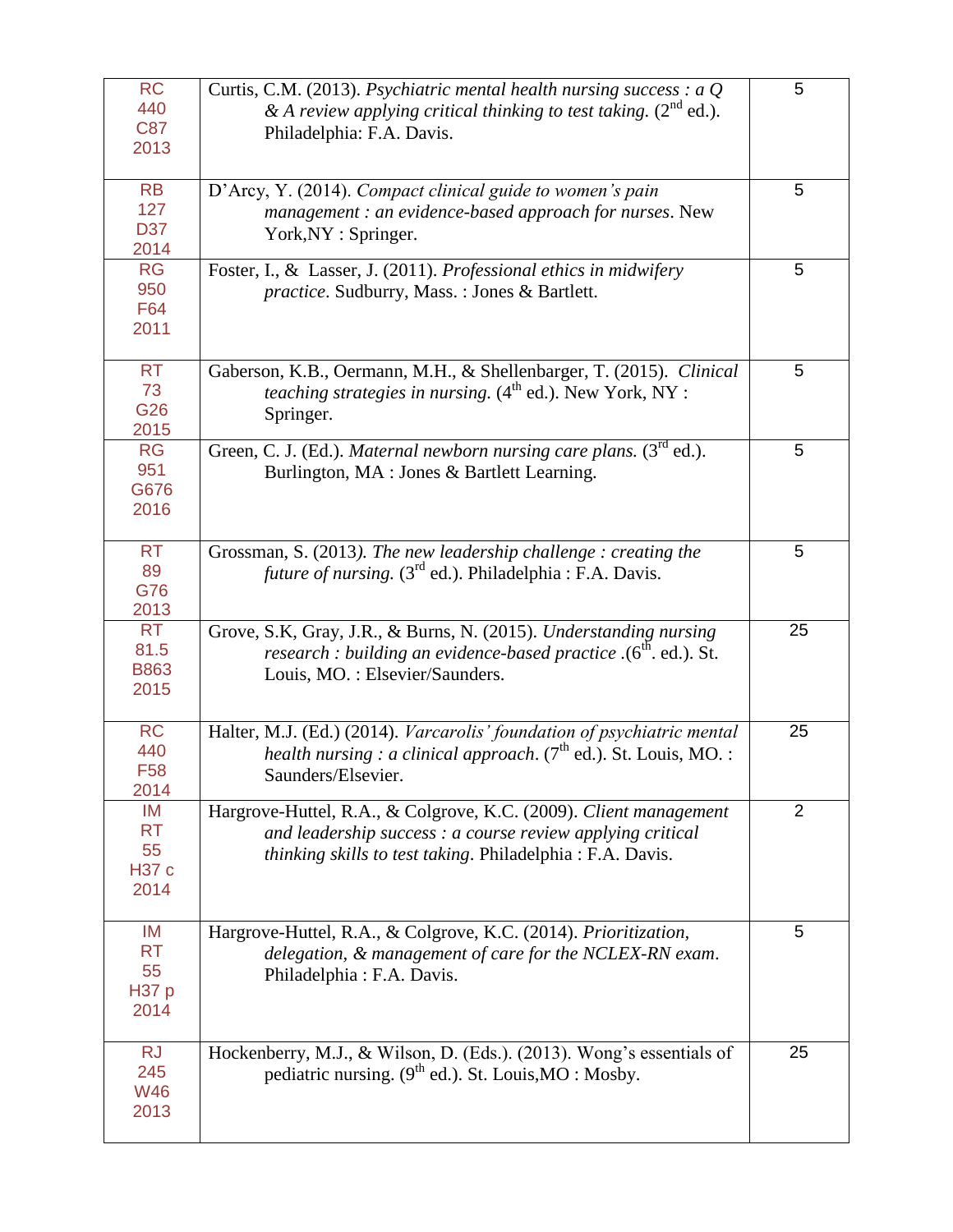| <b>RT</b><br>82.8<br><b>H65</b><br>2012       | Holly, C., Salmod, S.W., & Saimbert, M. K. (2012). Comprehensive<br>systematic review for advanced nursing practice. New York,<br>NY: Springer.                                                                                                  | 3 |
|-----------------------------------------------|--------------------------------------------------------------------------------------------------------------------------------------------------------------------------------------------------------------------------------------------------|---|
| R.<br>837<br>A2P73<br>2008                    | Holmboe, E.S., & Hawkins, R.E. (2008). Practical guide to the<br>evaluation of clinical competence. Philadelphia, PA. :<br>Mosby/Elsevier.                                                                                                       | 3 |
| <b>RT</b><br>89<br>H83<br>2014                | Huber, D.L. (Ed.). (2014). Leadership and nursing care management.<br>$(5th$ ed.) St. Louis, MO. : Sauders.                                                                                                                                      | 5 |
| <b>RG</b><br>951<br>J64<br>2014               | Johnson, J.Y., Boyd-Davis, E. & Taylor, P.C. (2014). Study guide for<br>maternal child health nursing : care of the childbearing and<br><i>childbearing family.</i> $(7th$ ed.). Philadelphia : Wolters<br>Kluwer/Lippincott Williams & Wilkins. | 5 |
| <b>RT</b><br>81.5<br><b>K38</b><br>2014       | Kasper, C. E., & Kelley, P. W. (Eds.). (2014). Annual review of<br>nursing research: Military and veteran innovations of care.<br>New York: Spinger.                                                                                             | 3 |
| <b>LB</b><br>2367.4<br><b>K37</b><br>2015     | Kaplan Test Prep and Admissions. (2015). GRE premier 2016. New<br>York: Kaplan.                                                                                                                                                                  | 3 |
| PE<br>1128<br><b>K37</b><br>2014              | Kaplan Test Prep and Admissions. (2014). TOEFL iBT premier. (5 <sup>th</sup><br>ed.). New York: Kaplan.                                                                                                                                          | 3 |
| RT<br>86.54<br><b>K47</b><br>2013             | Kersey-Matusiak, G. (2013). Delivering culturally competent nursing<br>care. New York, NY : Springer.                                                                                                                                            | 3 |
| <b>RG</b><br>131<br>P43<br>2011               | King, T. L. & Brucker, M. C. (Eds.). (2011). Pharmacology for<br>women's health. Burlington, MA : Jones & Bartlett Learning.                                                                                                                     | 5 |
| <b>RT</b><br>71<br>T43<br>2013                | Levin, R.F., & Feldman, H.R. (Eds.). (2013). Teaching evidence-based<br><i>practice in nursing.</i> New York, NY : Springer, 2013.                                                                                                               | 5 |
| <b>BC</b><br><b>HQ</b><br>1730<br>L88<br>2014 | Lucas, Julie Dae. (2014). Ignite conversation : creating dialogue<br>between Saudi Arabian and American women. [s.l.] : Lucas<br>Language Publishing.                                                                                            | 4 |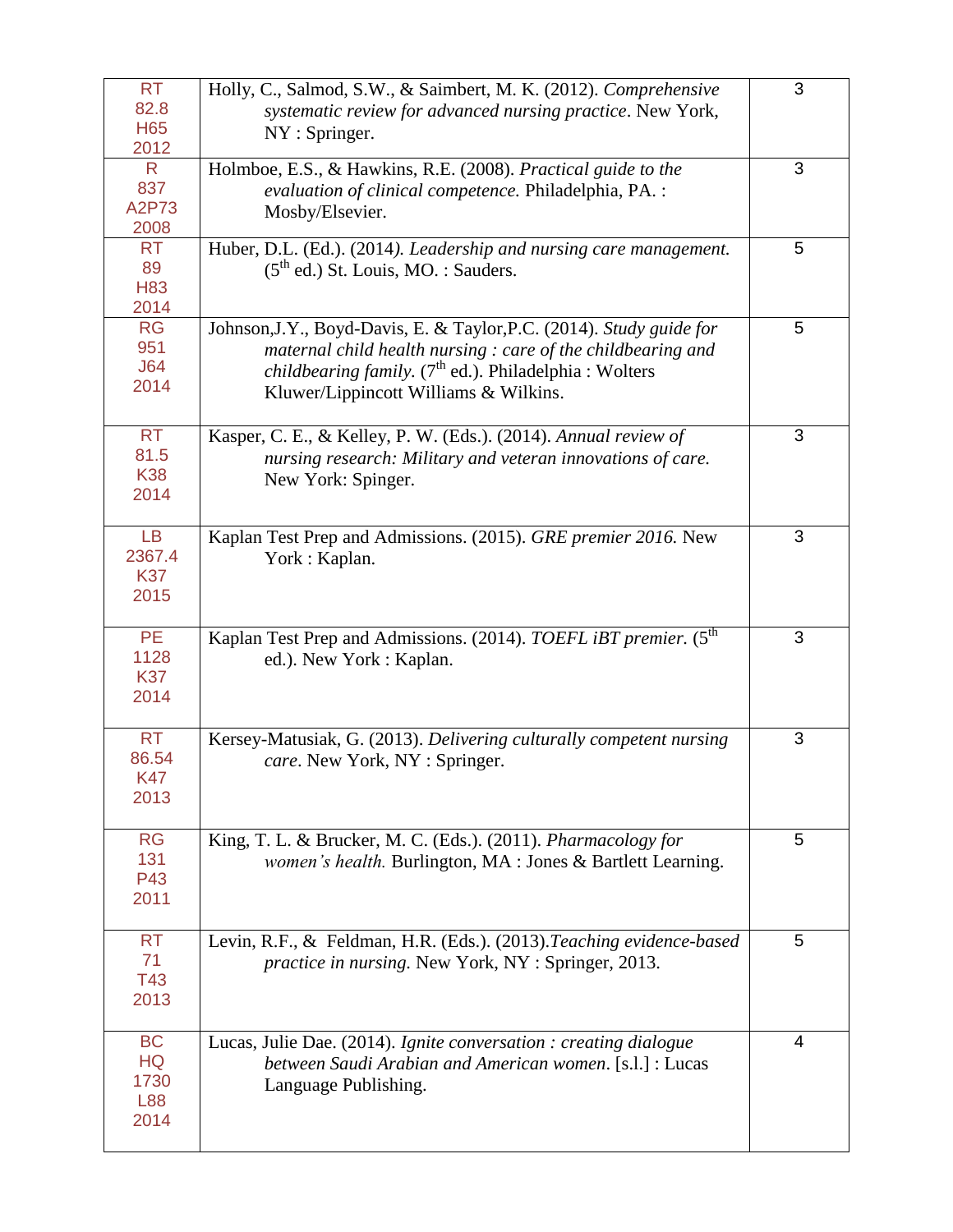| <b>RT</b><br>81.5<br><b>M38</b><br>2017         | Mateo, M. A. & Foreman, M. D. (Eds.). (2014). Research for<br>advanced practice nurses: From evidence to practice. $(2^{nd}$ ed.).<br>New York : Springer.                                      | 3  |
|-------------------------------------------------|-------------------------------------------------------------------------------------------------------------------------------------------------------------------------------------------------|----|
| <b>RT</b><br>41<br>M54<br>2015                  | Miller, M. A., & Wirwicz, D. C. (2015). You can teach med-surg<br>nursing! : the authoritative guide and toolkit for the medical-<br>surgical nursing clinical instructor. New York : Springer. | 5  |
| <b>RT</b><br>98<br>S <sub>9</sub><br>2015       | Nies, M.A. & McEwen, M. (Eds.) (2015). Community public health<br>nursing: promoting the health of populations. St. Louis, MO.:<br>Elsevier/Saunders.                                           | 25 |
| <b>RT</b><br>84.5<br>O53<br>2014                | Ondrejka, D. (2014). Affective teaching in nursing: Connecting to<br>feelings, values, and inner awareness. New York, NY :<br>Springer.                                                         | 5  |
| <b>RC</b><br>440<br>P43<br>2014                 | Pedersen, D.D. (2014). Psych notes : clinical pocket guide. (4 <sup>th</sup> ed.).<br>Philadelphia: F.A. Davis.                                                                                 | 5  |
| <b>RG</b><br>951<br>P <sub>55</sub><br>2014     | Pillitteri, A. (2014). Maternal & child health nursing: Care of the<br><i>childbearing &amp; childbearing family.</i> $(7th$ ed.). Philadelphia :<br>Wolters Kluwer.                            | 3  |
| <b>BF</b><br>713<br>P65<br>2015                 | Polan, E. (2015). Journey across the life span : human development<br>and health promotion. $(5^{th}$ ed.). Philadelphia, PA : F.A.Davis.                                                       | 5  |
| <b>RT</b><br>89<br><b>P67</b><br>2013           | Porter-O'Grady, T., & Malloch, K. (2013). Leadership in nursing<br>practice: Changing the landscape of health care. Burlington,<br>MA : Jones & Bartlett Learning.                              | 5  |
| <b>RC</b><br>440<br>C <sub>55</sub><br>2015     | Rhoads, J., Murphy, P.J.M. (Eds.). (2015). Clinical consult to<br>psychiatric nursing for advanced practice. New York, NY:<br>Springer.                                                         | 5  |
| <b>RT</b><br>89<br><b>R68</b><br>2013           | Roussel, L. (Ed.). (2013). Management and leadership for nurse<br>administrators. (6 <sup>th</sup> ed.). Burlington, MA : Jones & Bartlett<br>Learning.                                         | 5  |
| <b>LB</b><br>2331.62<br>H <sub>36</sub><br>2012 | Secolsky, C., & Denison, D.B.(Eds.). (2012). Handbook on<br>measurement, assessment, and evaluation in higher education.<br>New York, NY.: Routledge.                                           | 3  |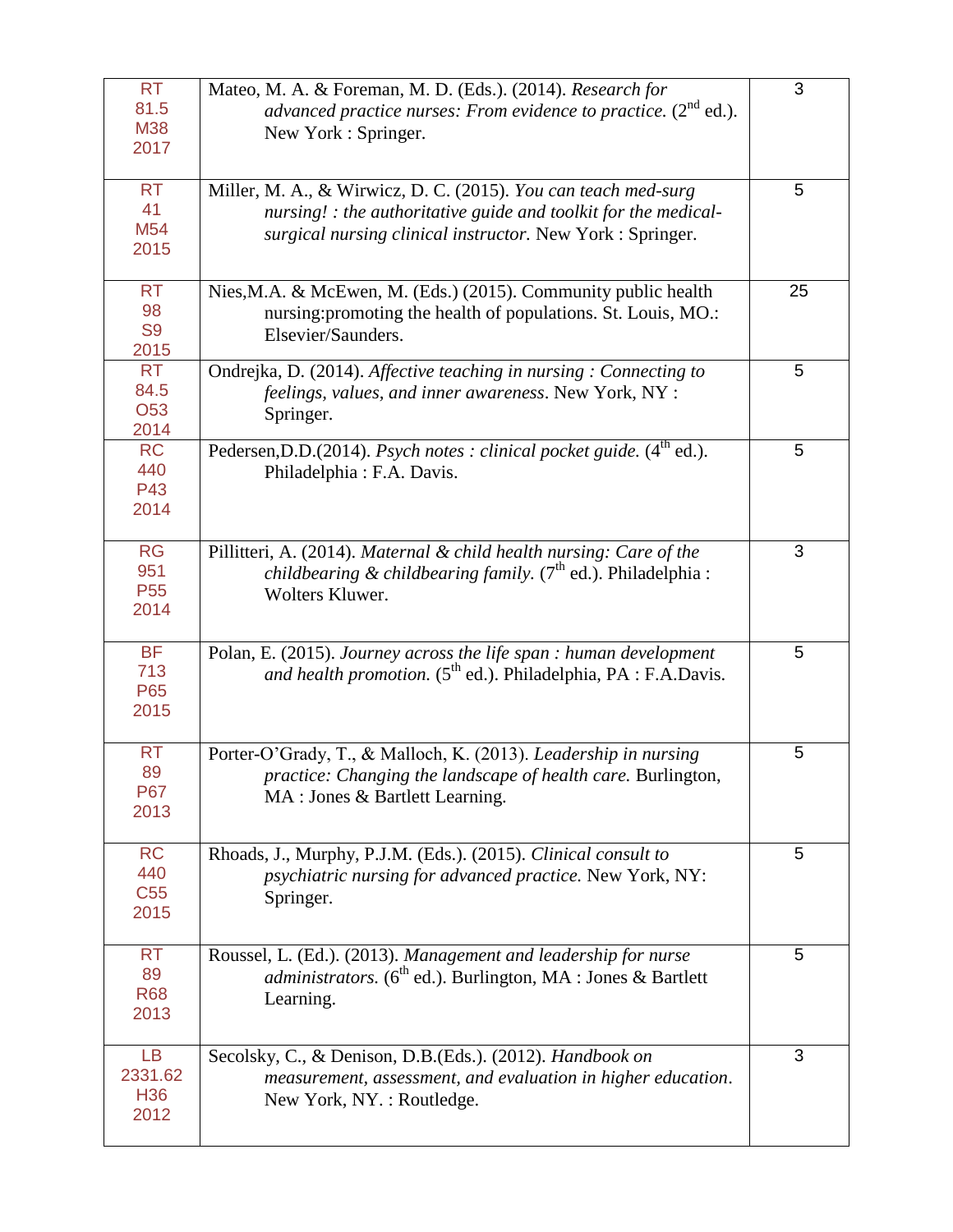| LB.<br>3063<br><b>S74</b><br>2013       | Stevens, D. D., & Levi, A. J. (2013). Introduction to rubrics: An<br>assessment tool to save grading time, convey effective<br><i>feedback, and promote student learning.</i> (2 <sup>nd</sup> ed.). Virginia :<br>Stylus. | 3  |
|-----------------------------------------|----------------------------------------------------------------------------------------------------------------------------------------------------------------------------------------------------------------------------|----|
| <b>RC</b><br>440<br>T69p<br>2015        | Townsend, M.C. (2015). Psychiatric mental health nursing: concepts<br>of care in evidence-based practice. (8 <sup>th</sup> ed.). Philadelphia :<br>F.A.Davis.                                                              | 5  |
| <b>RC</b><br>440<br>T69<br>2015         | Townsend, M.C. (2015). Psychiatric nursing : assessment, careplans,<br>and medications. $(9^{th}$ ed.) Philadelphia : F.A.Davis.                                                                                           | 5  |
| <b>RC</b><br>440<br>V374<br>2015        | Varcarolis, E.M. (2015). Manual of psychiatric nursing care planning<br>: assessment guides, diagnoses, psychopharmacology. $(5^{th}$ ed.).<br>St. Louis, MO.: Elsevier.                                                   | 25 |
| <b>PE</b><br>1404<br><b>W35</b><br>2014 | Walvoord, B. E. (2014). Assesing and improving student writing in<br>college: A Guide for institutions, general education,<br>departments, and classrooms. San Francisco, CA : Jossey-<br>Bass.                            | 3  |
| <b>RT</b><br>89<br><b>W45</b><br>2015   | Weiss, S.A., Tappen, R.M., & Whitehead, D.K. (2015). Essentials of<br>nursing leadership and management. $(6^{th}$ ed.). Philadelphia :<br>F.A. davis.                                                                     | 5  |
| <b>RC</b><br>440<br><b>W44</b><br>2014  | Wheeler, K. (2014). Psychotherapy for the advanced psychiatric nurse<br>: a how-to guide for evidence-based practice. $(2^{nd}$ . Ed.). New<br>York, NY : Springer.                                                        | 5  |

| Call          | <b>Non-Print</b>                                                  | <b>Number</b> |
|---------------|-------------------------------------------------------------------|---------------|
| <b>Number</b> | <b>Bibliographic Descriptions</b>                                 | <b>of</b>     |
|               |                                                                   | <b>Copies</b> |
| <b>DVD</b>    | Chiaramida, A.J. & Green, J.M. (2014). Clinical EKG module. [DVD- |               |
| <b>RC</b>     | ROM]. New York, NY : Springer.                                    |               |
| 683           |                                                                   |               |
| C45           |                                                                   |               |
| 2014          |                                                                   |               |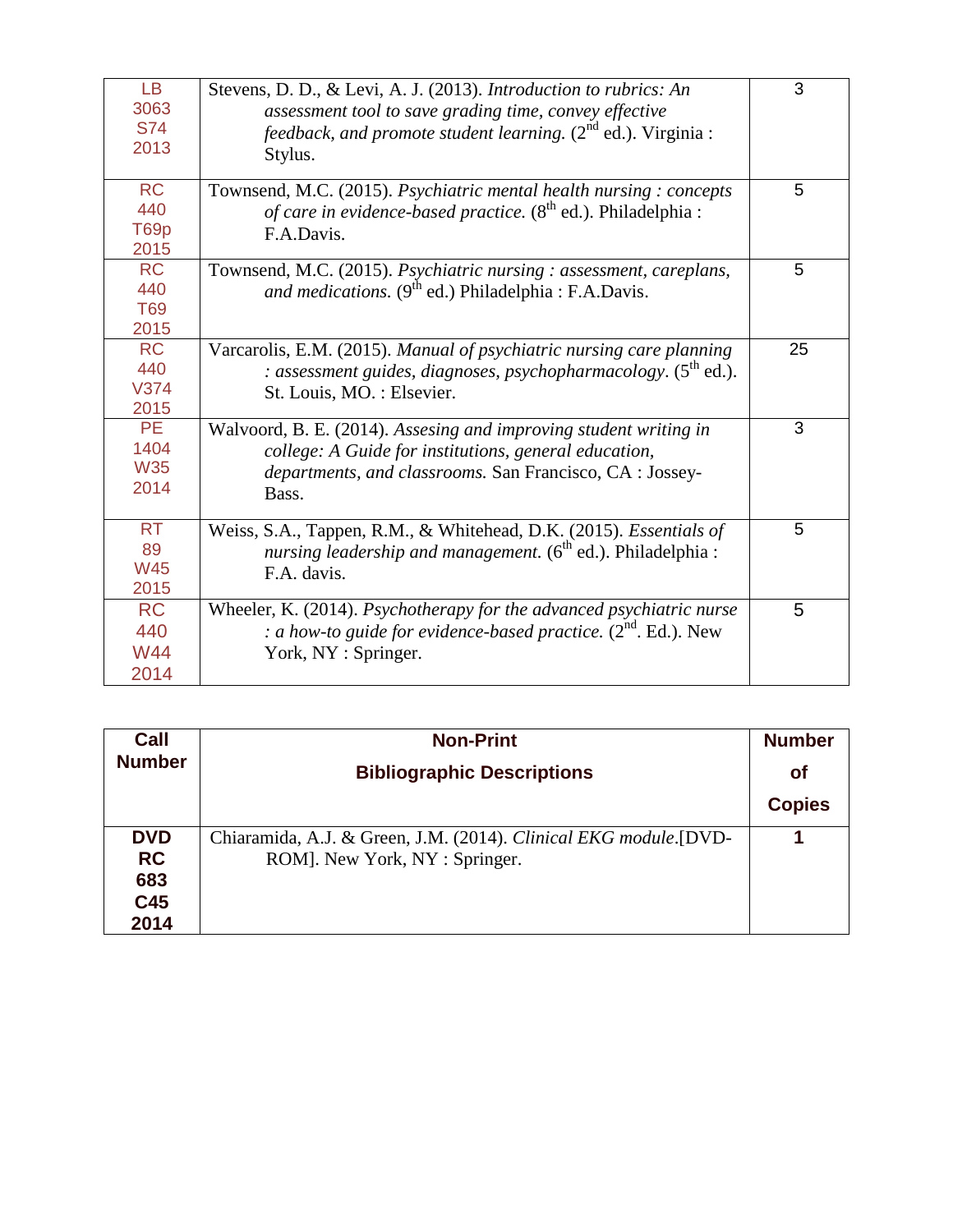## *For Master of Science in Nurse Midwifery Academic Year 2015-2016*

| Call                | <b>Textbooks and other References</b>                                            | <b>Number</b> |
|---------------------|----------------------------------------------------------------------------------|---------------|
| <b>Number</b>       | <b>Bibliographic Descriptions</b>                                                | <b>of</b>     |
|                     |                                                                                  | <b>Copies</b> |
| <b>MSNW</b>         | Anderson, B.A. & Stone, S.E. (2013). Best practices in midwifery :               | 5             |
| <b>RG</b>           | using the evidence to implement change. New York : Springer.                     |               |
| 950                 |                                                                                  |               |
| A53                 |                                                                                  |               |
| 2013                |                                                                                  |               |
| <b>MSNW</b>         | Chestnut, D. et.al. (2014). Chestnut's obstetric anesthesia: principles          | 5             |
| <b>RG</b>           | and practice. (5 <sup>th</sup> ed.). Philadelphia PA : Elsevier, Saunders.       |               |
| 732                 |                                                                                  |               |
| C44                 |                                                                                  |               |
| 2014                |                                                                                  |               |
| <b>MSNW</b>         | Cibulka, N.J. & Barron, M.L. (2013). Guidelines for nurse                        | 3             |
| <b>RG</b>           | practitioners in ambulatory obstetrics settings. New York:                       |               |
| 951                 | Springer.                                                                        |               |
| C <sub>53</sub>     |                                                                                  |               |
| 2013                |                                                                                  |               |
| <b>MSNW</b>         | De Sevo, M. (2013). Maternal newborn success : a $Q$ & A review                  | 5             |
| <b>RG</b>           | <i>applying critical thinking to test taking.</i> $(2^{nd}$ ed.). Philadelphia : |               |
| 951                 | F.A. Davis.                                                                      |               |
| D44                 |                                                                                  |               |
| 2009                |                                                                                  |               |
| <b>MSNW</b>         | Fotaine, K. (2015). Complementary and alternative therapies for                  | 5             |
| <b>RT</b>           | nursing practice. $(4^{th}$ ed.). Boston : Pearson.                              |               |
| 42                  |                                                                                  |               |
| F64                 |                                                                                  |               |
| 2015                |                                                                                  |               |
| <b>MSNW</b>         | Fitzpatrick, J.J., & McCarthy, G. (2014). Theories guiding nursing               | 5             |
| <b>RT</b>           | research and practice: making nursing knowledge explicit.                        |               |
| 81.5                | New York : Springer.                                                             |               |
| F <sub>58</sub>     |                                                                                  |               |
| 2014                |                                                                                  |               |
| <b>MSNW</b>         | Gabbe, S. G. et.al. (2012). Obstetrics : normal and problem                      | 5             |
| <b>RG</b>           | <i>pregnancies.</i> ( $6^{th}$ ed.). Philadelphia, PA : Elsevier, Saunders.      |               |
| 524<br>G33          |                                                                                  |               |
|                     |                                                                                  |               |
| 2012<br><b>MSNW</b> |                                                                                  |               |
| <b>RT</b>           | Goolsby, M.J. & Grubbs, L. (2015). Advanced assessment :                         | 5             |
| 48                  | interpreting findings and formulating differential diagnoses.                    |               |
| G66                 | $(3rd$ ed.). Philadelphia, PA :F.A.Davis.                                        |               |
| 2015                |                                                                                  |               |
|                     |                                                                                  |               |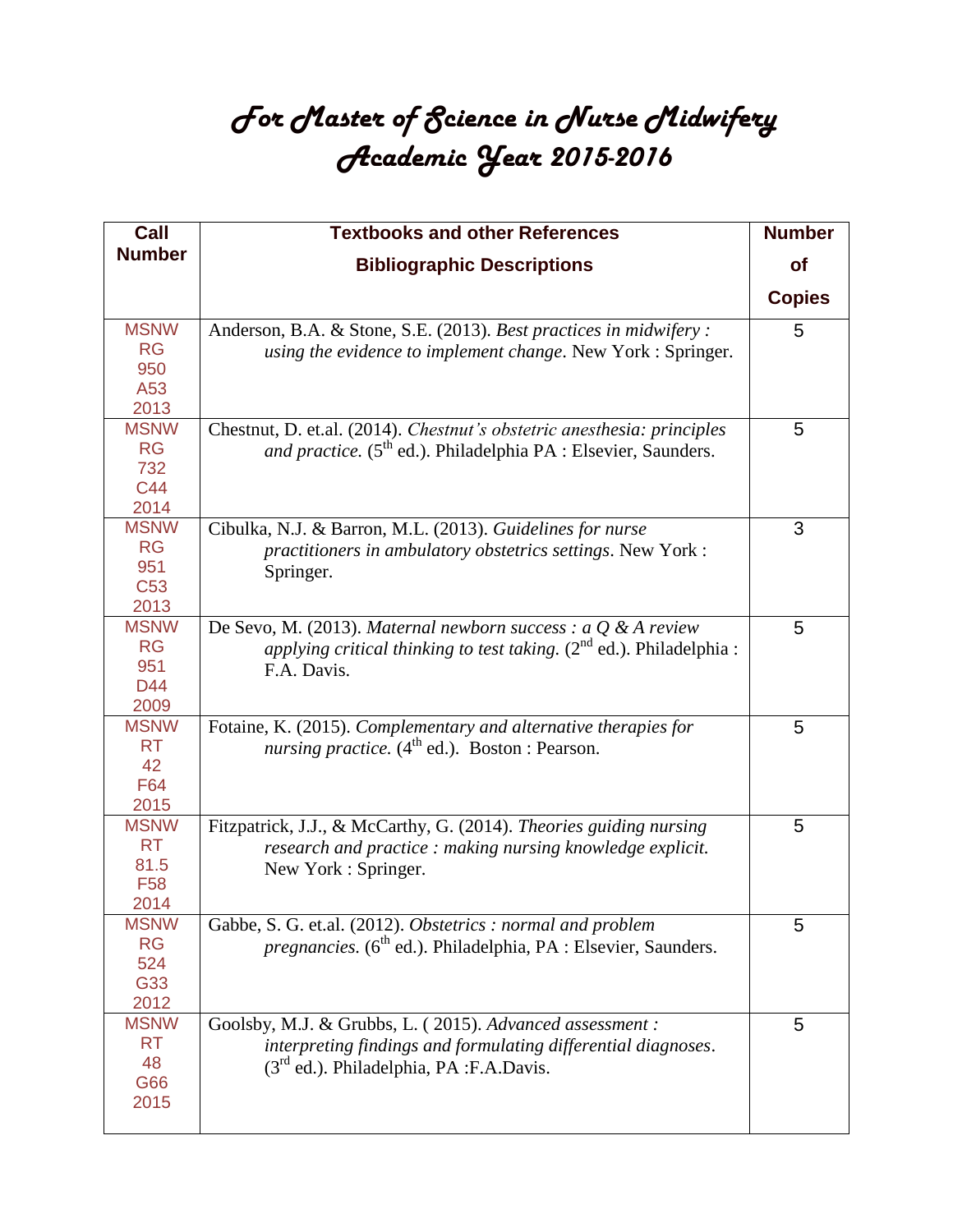| <b>MSNW</b>     | Hawkins, J.W. et. al.(2012). Guidelines for nurse practitioners in                | 5 |
|-----------------|-----------------------------------------------------------------------------------|---|
| <b>RG</b>       | <i>genecologic settings.</i> ( $10^{th}$ ed.). New York : Springer.               |   |
| 105             |                                                                                   |   |
| H368            |                                                                                   |   |
| 2012            |                                                                                   |   |
| <b>MSNW</b>     | Hinkle, J.L., Cheever, K.H. (2014). Brunner & Suddarth's textbook of              |   |
| <b>RT</b>       | <i>medical-surgical nursing.</i> (13 <sup>th</sup> ed). Wolters Kluwer/Lippincott |   |
| 41              | Williams & Wilkins.                                                               |   |
| <b>T46</b>      |                                                                                   |   |
| 2014            |                                                                                   |   |
| <b>MSNW</b>     | Huber, D. (Ed.). (2014). Leadership and nursing care management.                  | 5 |
| <b>RT</b>       |                                                                                   |   |
| 89              | $(5th$ ed.). St. Louis, MO : Saunders.                                            |   |
|                 |                                                                                   |   |
| <b>H83</b>      |                                                                                   |   |
| 2014            |                                                                                   |   |
| <b>MSNW</b>     | Jensen, S. (2015). Nursing helath assessment : a best practice                    | 5 |
| <b>RT</b>       | approach. (2 <sup>nd</sup> ed.). Philadelphia : Wolters Kluwer.                   |   |
| 48              |                                                                                   |   |
| J46             |                                                                                   |   |
| 2015            |                                                                                   |   |
| <b>MSNW</b>     | Joel, L. A. (2013). Advanced practice nursing : essentials for role               | 5 |
| <b>RT</b>       | <i>development.</i> $(3^{rd}$ ed.). Philadelphia : F.A. Davis.                    |   |
| 82.8            |                                                                                   |   |
| A33             |                                                                                   |   |
| 2013            |                                                                                   |   |
| <b>MSNW</b>     | Kennedy, B., Ruth, D.J. & Martin, E.J. (Eds.). (2009). Intrapartum                | 3 |
| <b>RG</b>       |                                                                                   |   |
| 951             | management modules : a perinatal education program. $(4th$ ed).                   |   |
|                 | Philadelphia : Wolters Kluwer/Lippincott Williams & Wilkins.                      |   |
| 157             |                                                                                   |   |
| 2009            |                                                                                   |   |
| <b>MSNW</b>     | Kleinpell, R.M. (2013). Outcome assessment in advanced practice                   | 5 |
| <b>RT</b>       | <i>nursing.</i> ( $3rd$ ed.). New York : Springer.                                |   |
| 82.8            |                                                                                   |   |
| <b>K53</b>      |                                                                                   |   |
| 2013            |                                                                                   |   |
| <b>MSNW</b>     | Kumar, V., Abbas, A.K., & Aster, J.C. (2015). Robbins and Cotran                  | 5 |
| <b>RB</b>       | <i>Pathologic basis for disease.</i> $(9th$ ed.). Philadelphi, PA :               |   |
| 111             | Elsevier/Saunders.                                                                |   |
| <b>K88</b>      |                                                                                   |   |
| 2015            |                                                                                   |   |
| <b>MSNW</b>     | Lewis, R. (2015). Human genetics : concepts and applications. $(11th$             | 5 |
| QH              | ed.). New York : McGrawHill.                                                      |   |
| 431             |                                                                                   |   |
| L <sub>49</sub> |                                                                                   |   |
| 2015            |                                                                                   |   |
|                 |                                                                                   |   |
| <b>MSNW</b>     | Lynn, P. (2015). Taylor's handbook of clinical nursing skills. $(2^{nd}$ ed.).    | 5 |
| <b>RT</b>       | Philadelphia: Wolters Kluwer.                                                     |   |
| 51              |                                                                                   |   |
| L96             |                                                                                   |   |
| 2015            |                                                                                   |   |
| <b>MSNW</b>     | McCance, K.C. & Huether, S.E. (2014). Pathophysiology : the                       | 5 |
| <b>RB</b>       | biologic basis disease in adults and children. $(7th$ ed.). St.                   |   |
| 113             | Louis, MO : Elsevier.                                                             |   |
| M33             |                                                                                   |   |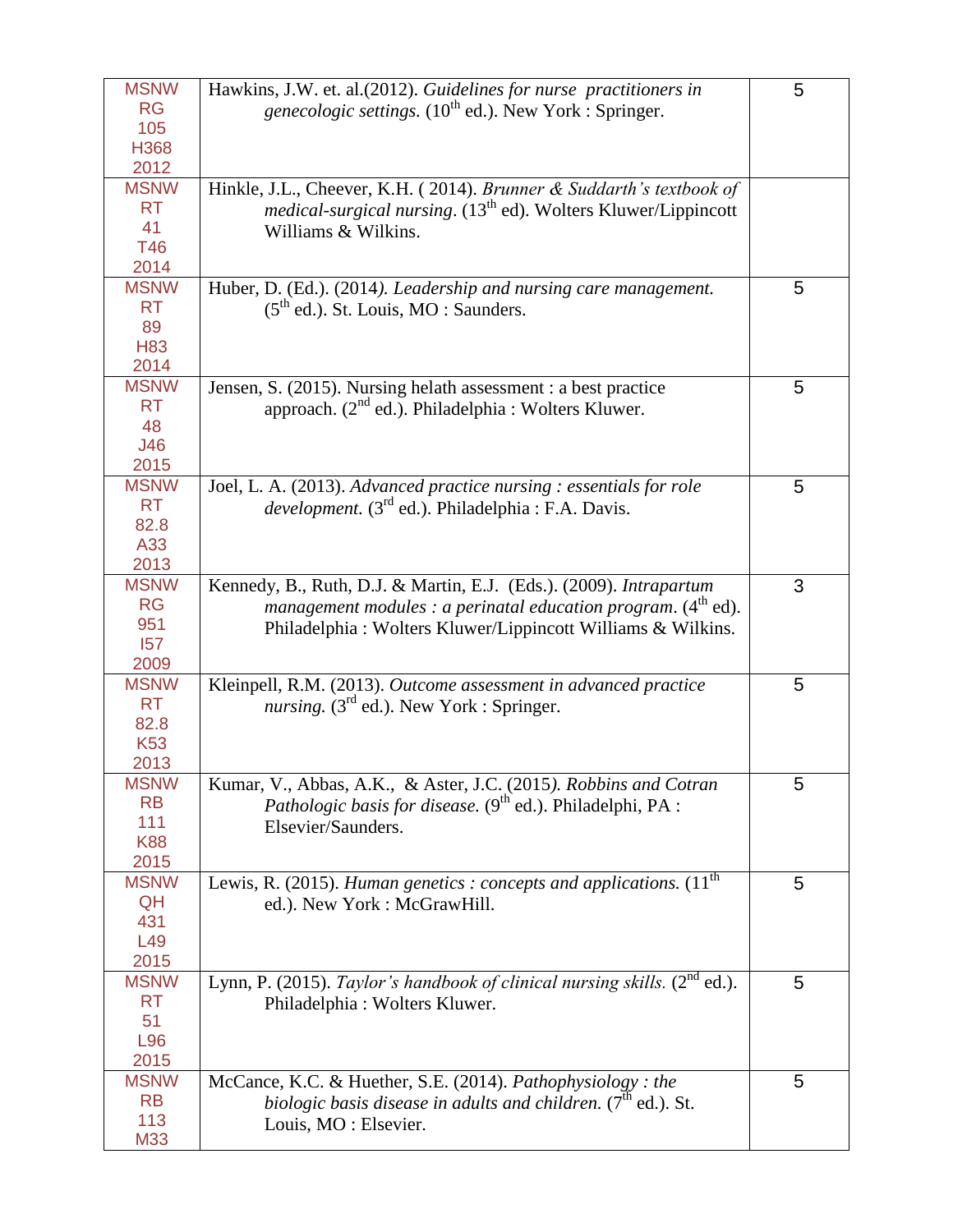| 2014                                                       |                                                                                                                                                                                        |   |
|------------------------------------------------------------|----------------------------------------------------------------------------------------------------------------------------------------------------------------------------------------|---|
| <b>MSNW</b><br><b>RT</b><br>89<br><b>M37</b><br>2015       | Marquis, B.L., Huston, C. J. (2015). Leadership rols and management<br>functions in nursing : theory and applications. $(8^{th}$ ed.).<br>Philadelphia: Wolters Kluwer.                | 5 |
| <b>MSNW</b><br><b>RG</b><br>950<br>M95<br>2014             | Marshall, J., & Raynor, M. (Eds.). (2014). Myles textbook for<br>midwives.(16 <sup>th</sup> ed.). Oxford : Churchill Livingstone.                                                      | 5 |
| <b>MSNW</b><br><b>RT</b><br>81.5<br><b>M38</b><br>2017     | Mateo, M. A. & Foreman, M. D. (Eds.). (2014). Research for<br>advanced practice nurses: From evidence to practice. $(2^{nd}$ ed.).<br>New York : Springer.                             | 1 |
| <b>MSNW</b><br><b>RG</b><br>628<br>M <sub>55</sub><br>2013 | Miller, L.A, Miller, D.A. & Tucker, S.M. (2013). Mosby's pocket<br>guide to fetal monitoring : a multidisciplinary approach. $(7^{\text{th}})$<br>ed.). St. Louis, MO: Elsevier/Mosby. | 5 |
| <b>MSNW</b><br><b>RB</b><br>111<br>M <sub>58</sub><br>2012 | Mitchell, R.N. et.al. (2012). Pocket companion to Robbins and Cotran<br><i>pathologic basis for disease.</i> (8 <sup>th</sup> ed.). Philadelphia, PA :<br><b>Elsevier Saunders.</b>    | 5 |
| <b>MSNW</b><br><b>RG</b><br>951<br><b>M87</b><br>2009      | Murray, M., & Huelsmann, G. (2009). Labor and delivery nursing : a<br>guide to evidence-based practice. New York : Springer.                                                           | 5 |
| <b>MSNW</b><br><b>RT</b><br>86.5<br><b>N38</b><br>2010     | National Council of State Boards of Nursing (U.S.). Expert Panel on<br>Practice Breakdown.(2010). Nursing pathways for patient<br>safety. St. Louis, Mo.: Mosby/Elsevier.              | 3 |
| <b>MSNW</b><br><b>RA</b><br>778<br><b>O47</b><br>2015      | Olshansky, E.F. (2015). Women's health and wellness across the<br>lifespan. Philadelphia: Wolters Kluwer.                                                                              | 5 |
| <b>MSNW</b><br><b>RG</b><br>950<br>N49<br>2006             | Page, L.A., & McCandlish, R. (Eds.). (2006). The new midwifery and<br>sensivity in practice. $(2^{nd}$ ed.). [s.l.] : Churchill, Livingstone.                                          | 3 |
| <b>MSNW</b><br><b>RB</b><br>113<br><b>P38</b><br>2013      | Pathophysiology made incredibly easy. $(2013)$ . $(5th$ ed.). Philadelphia:<br>Wolters Kluwer/ Lippincott Williams & Wilkins.                                                          | 5 |